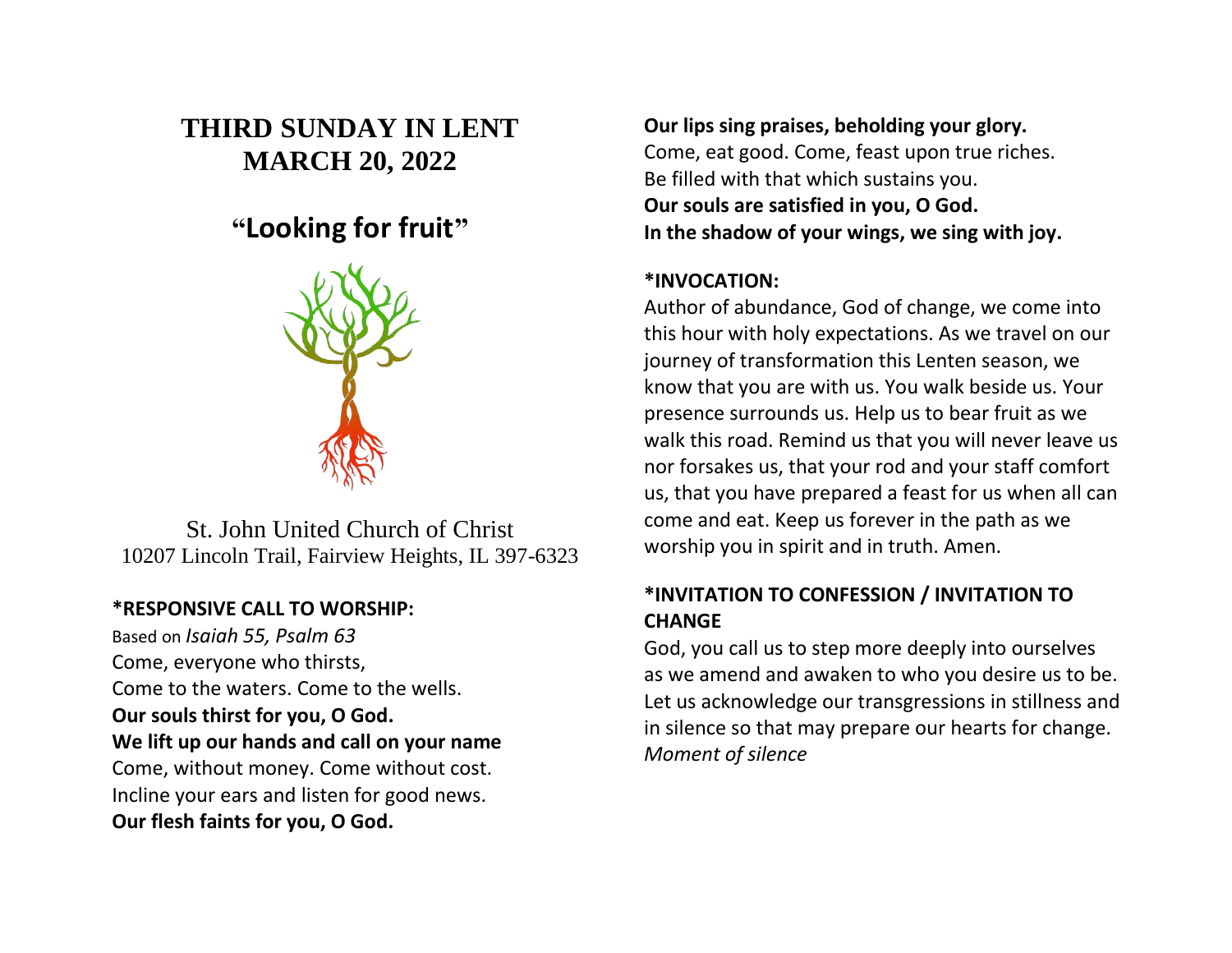### **\*UNISON PRAYER OF CONFESSION:**

**We confess that we have not always brought forth good fruit. In the midst of chaos and frenzy, we have often lost our way. Our feet have strayed from the place where we met you. Our egos have kept us from seeing our missteps;**

 **Yet, with you, we know there's another chance for change. There is another opportunity to bear good fruit. In a world full of spoiled and rotten produce, and systems designed to kill we are called to be the change that sustains generations.**

 **Let us lean with you into this chance for transformation.**

#### **\*WORDS OF ASSURANCE**:

God's grace and mercy abounds. God is with us in the change. God's everlasting arms embrace us. Each of us is beloved, affirmed, and set free. Amen.

#### **SCRIPTURE: I Corinthians 10:1-6, 9-13**

The words of the Apostle Paul Brothers and sisters, I want you to be sure of the fact that our ancestors were all under the cloud and they all went through the sea. **<sup>2</sup>** All were baptized into Moses in the cloud and in the sea. **<sup>3</sup>** All ate the same

spiritual food, **<sup>4</sup>** and all drank the same spiritual drink. They drank from a spiritual rock that followed them, and the rock was Christ. **<sup>5</sup>**However, God was unhappy with most of them, and they were struck down in the wilderness. **<sup>6</sup>** These things were examples for us, so we won't crave evil things like they did. **<sup>9</sup>** Let's not test Christ, like some of them did, and were killed by the snakes. **<sup>10</sup>** Let's not grumble, like some of them did, and were killed by the destroyer. **<sup>11</sup>** These things happened to them as an example and were written as a warning for us to whom the end of time has come. **<sup>12</sup>** So those who think they are standing need to watch out or else they may fall. **<sup>13</sup>**No temptation has seized you that isn't common for people. But God is faithful. He won't allow you to be tempted beyond your abilities. Instead, with the temptation, God will also supply a way out so that you will be able to endure it.

## **\*GOSPEL LESSON: Luke 13:1-9 Demand for genuine change**

 $1$  Some who were present on that occasion told Jesus about the Galileans whom Pilate had killed while they were offering sacrifices. **<sup>2</sup>**He replied, "Do you think the suffering of these Galileans proves that they were more sinful than all the other Galileans? **<sup>3</sup>**No, I tell you, but unless you change your hearts and lives, you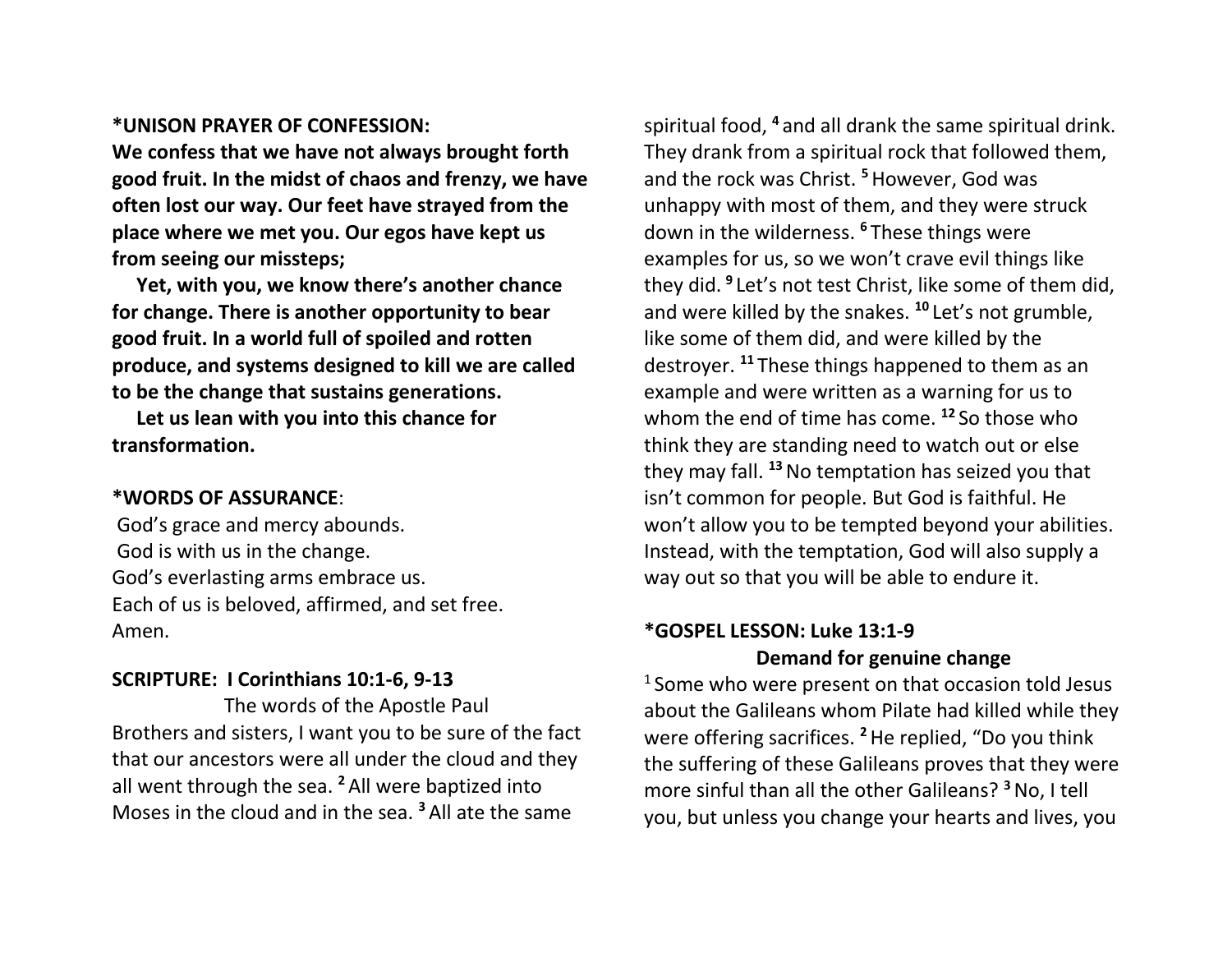will die just as they did. **<sup>4</sup>**What about those eighteen people who were killed when the tower of Siloam fell on them? Do you think that they were more guilty of wrongdoing than everyone else who lives in Jerusalem? **<sup>5</sup>**No, I tell you, but unless you change your hearts and lives, you will die just as they did."

**6** Jesus told this parable: "A man owned a fig tree planted in his vineyard. He came looking for fruit on it and found none. **<sup>7</sup>**He said to his gardener, 'Look, I've come looking for fruit on this fig tree for the past three years, and I've never found any. Cut it down! Why should it continue depleting the soil's nutrients?' **<sup>8</sup>** The gardener responded, 'Lord, give it one more year, and I will dig around it and give it fertilizer. **<sup>9</sup>** Maybe it will produce fruit next year; if not, then you can cut it down.'"

These are the ancient Words shared with us anew. **Thanks be to God. Amen.**

### **MESSAGE: "No figs, many lessons"**

It may seem like we have two different lessons in this Gospel passage before us today. However, there is a common theme among them. It is an urgent call to repentance, a turning from sin and a reformation of action and attitude.

 Before we go any further, I want to stop and talk about repentance for a moment, so we are all clear on what the word means. It is not just, "I'm sorry I did it and I will try hard not to do it again." Yes, that is a confession of sin committed or failure to commit. And yes, when we say a prayer of confession, it is followed by the reassurance of pardon, and that's that. You wipe your hands and walk away, only to do the sin again next week. Saying "I'm sorry" is NOT the same as repentance.

 In the HarperCollins Bible Dictionary, the definition of "repentance" takes up a whole page in very tiny print. The most profound notion of repentance is the sense of "reversal". It is expressed through the Hebrew word *shub*, which expresses the idea of turning back or retracing one's steps. In the New Testament the idea of repentance as turning to God , is expressed by the Greek verb *metanoein.* This idea doesn't just mean the concept of changing one's mind, but also coming to a new way of thinking.

 You may recall that John the Baptist preached "Repent and believe the good news of the Gospel." John calls the people to have an authentic conversion. John is not worried about breaking one of the 613 Jewish law in the Torah. John is not worried about buying the correct animal sacrifice for the priests to put on the altar at the temple. John's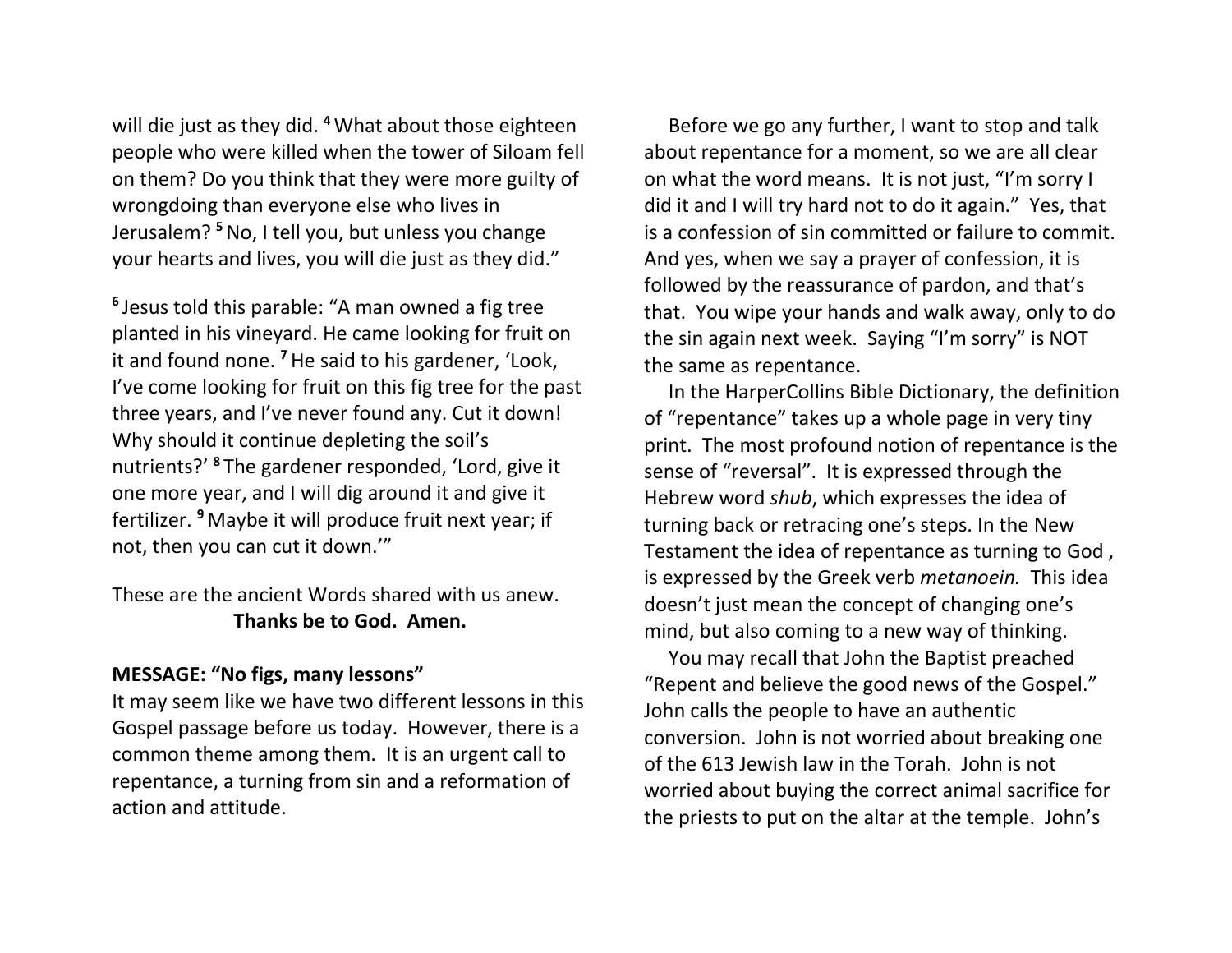message of repentance is connected to the imminent arrival of God's kingdom and the coming of the Messiah.

 Jesus' call to repentance is also loosely linked to the arrival of God's kingdom. His summons to conversion, moreover, is associated with his own person, so that a decision for or against him signifies a choice for or against repentance. Jesus asks us to change our belief system. Don't do things because "we've always done it that way." Do things that Jesus would have us do. That what conversion means in the mind of Jesus.

 For another example of repentance, we can look to the Gospel of John. John does not use the word "repentance," but speaks of spiritual transformation as a new birth. So, you see, "spiritual transformation" is certainly more than just "I'm sorry. I'll try not to do it again." From now on, every time we hear the word "repentance", we will know it's a big deal.

 Now let's go back to our Gospel lesson for today. In verses 1-5, we hear the people asking Jesus about the people who died in a tragic way, what sin did they commit to be killed.

 To me this is a great example of how those people should change their way of thinking. The Jewish people of that time believed that illness, poverty,

disease, loneliness, and death are the punishment for sins known and unknown. Jesus denied that there was any direct correlation between the tragic deaths and sin.

 We may remember the story of the blind man in John 9:2. The disciples asked Jesus "Rabbi, who sinned, this man or his parents, that he was born blind?" Jesus answered in the same way; there is no connection between sin and the man's blindness. Another example of repentance as changing your way of thinking. For Christians, the fatal blow to the idea that suffering and death are the lot of the guilty came at Golgotha on the cross. Jesus was without sin but was executed anyway.

 The fig tree is given a second chance. Luke's story leaves open the possibility of fruitfulness, and at least a temporary triumph of mercy over judgment. Luke's message here is that there is still time for Israel and all its people to repent and bear fruit, in other words, do some good for others as evidence of that repentance. God's mercy is still talking to God's judgment, and on that conversation hangs our salvation. Amen.

**PASTORAL PRAYER:** Beginning with silent personal prayer. Save us, God of the living, from any misconception that because we survive and others meet untimely